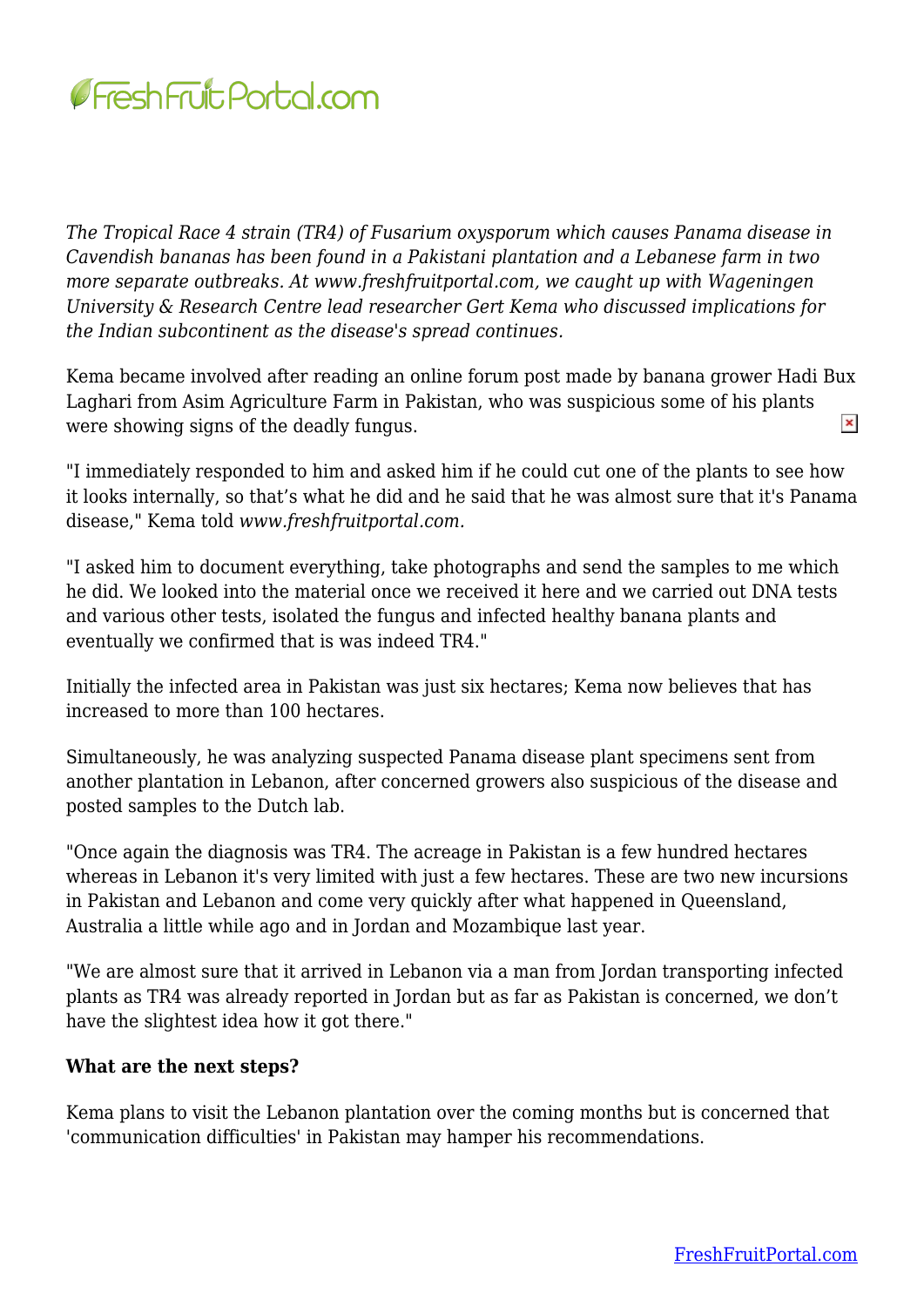

"Frankly speaking the communication is pretty difficult with Pakistan so I'm afraid I don't yet have a good idea of how they are currently handling it, although of course we have recommended for them to take immediate action in terms of isolation and quarantine.

"The first thing to do of course is to isolate, not only those contaminated plants, but any other plants that show symptoms as well as surrounding plants, and quarantine all of them.

"I have never been to Pakistan and I don't know yet whether they will be following these recommendations or not. At present all we can do is offer our advice and recommendations on what should be done now. I am happy to buy a ticket and just fly out there but communication has been very difficult so far."

Although both of the latest outbreaks are of major concern and demonstrate TR4 has global implications, Kema believes the Pakistan outbreak is very significant because of its close proximity to India, a global leader in banana production.

"These are both significant but particularly so in Pakistan because the plantation there has a substantial area of bananas and they grow in an area that is frequently flooded which is one way to spread the disease.

"Without dramatizing the situation, India is a major banana producer in the world and to have Panama disease next door shows there is definitely a risk and so having this strain in the Indian sub continent is definitely not a good thing.

"This is just another sign that shows the issue of Panama disease is becoming more and more serious with TR4 popping up in different countries which is a huge alert for quarantine action to be taken as well as awareness campaigns. I really hope that maybe officers from the Food and Agriculture Organization (FAO) or others can get in touch with the growers in Pakistan and see how they can effectively quarantine."

## **How was TR4 transported?**

This question still remains unclear but it's an important one for Kema who suggests several theories.

"People can take this along with them as it were, although we don't know in exactly what form, particularly in Pakistan's case but we do know that it spreads very quickly. It could be through infected plants, perhaps someone smuggled plants or they carry contaminated tools or wear contaminated shoes.